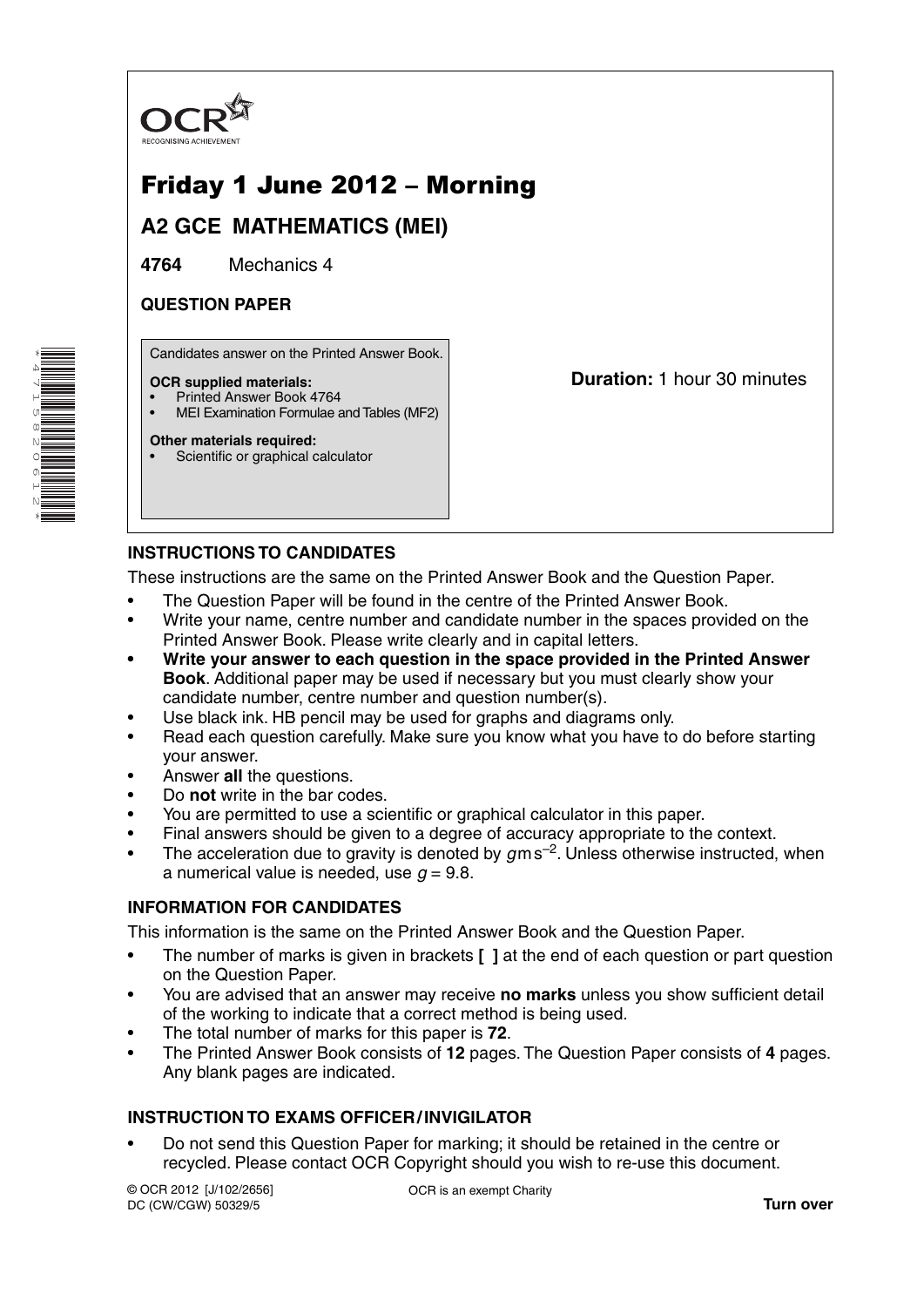#### **Section A** (24 marks)

**1** A rocket in deep space has initial mass  $m_0$  and is moving in a straight line at speed  $v_0$ . It fires its engine in the direction opposite to the motion in order to increase its speed. The propulsion system ejects matter at a constant mass rate *k* with constant speed *u* relative to the rocket. At time *t* after the engines are fired, the speed of the rocket is *v*.

(i) Show that while mass is being ejected from the rocket, 
$$
(m_0 - kt)\frac{dv}{dt} = uk
$$
. [6]

- **(ii)** Hence find an expression for *v* at time *t*. **[5]**
- **2** A light elastic string AB has stiffness *k*. The end A is attached to a fixed point and a particle of mass *m* is attached at the end B. With the string vertical, the particle is released from rest from a point at a distance *a* below its equilibrium position. At time *t*, the displacement of the particle below the equilibrium position is *x* and the velocity of the particle is *v*.
	- **(i)** Show that

$$
mv\frac{dv}{dx} = -kx.\t\t[4]
$$

 **(ii)** Show that, while the particle is moving upwards and the string is taut,

$$
v = -\sqrt{\frac{k}{m}(a^2 - x^2)}.
$$
 [5]

 **(iii)** Hence use integration to find an expression for *x* at time *t* while the particle is moving upwards and the string is taut. **[4]**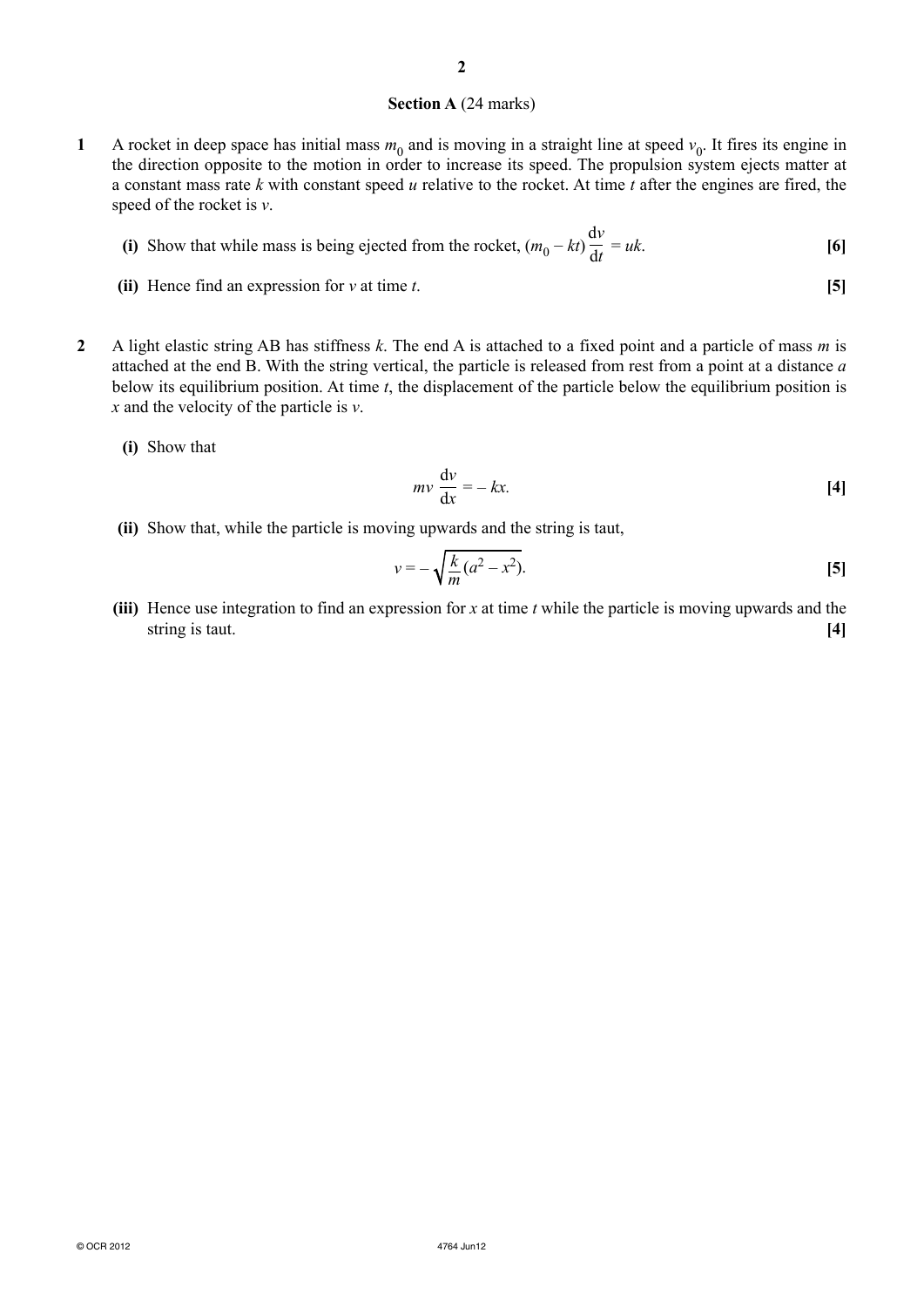#### **Section B** (48 marks)

**3** A uniform rigid rod AB of length 2*a* and mass *m* is smoothly hinged to a fixed point at A so that it can rotate freely in a vertical plane. A light elastic string of modulus *λ* and natural length *a* connects the midpoint of AB to a fixed point C which is vertically above A with AC = *a*. The rod makes an angle 2*θ* with the upward vertical, where  $\frac{1}{3}\pi \leq 2\theta \leq \pi$ . This is shown in Fig. 3.



**Fig. 3**

**(i)** Find the potential energy, *V*, of the system relative to A in terms of *m*,  $\lambda$ , *a* and  $\theta$ . Show that

$$
\frac{dV}{d\theta} = 2a\cos\theta (2\lambda\sin\theta - 2mg\sin\theta - \lambda). (*)
$$
 [7]

Assume now that the system is set up so that the result (\*) continues to hold when  $\pi < 2\theta \le \frac{5}{3}\pi$ .

- (ii) In the case  $\lambda < 2mg$ , show that there is a stable position of equilibrium at  $\theta = \frac{1}{2}\pi$ . Show that there are no other positions of equilibrium in this case. **[9]**
- (iii) In the case  $\lambda > 2mg$ , find the positions of equilibrium for  $\frac{1}{3}\pi \leq 2\theta \leq \frac{5}{3}\pi$  and determine for each whether the equilibrium is stable or unstable, justifying your conclusions. **[7]**